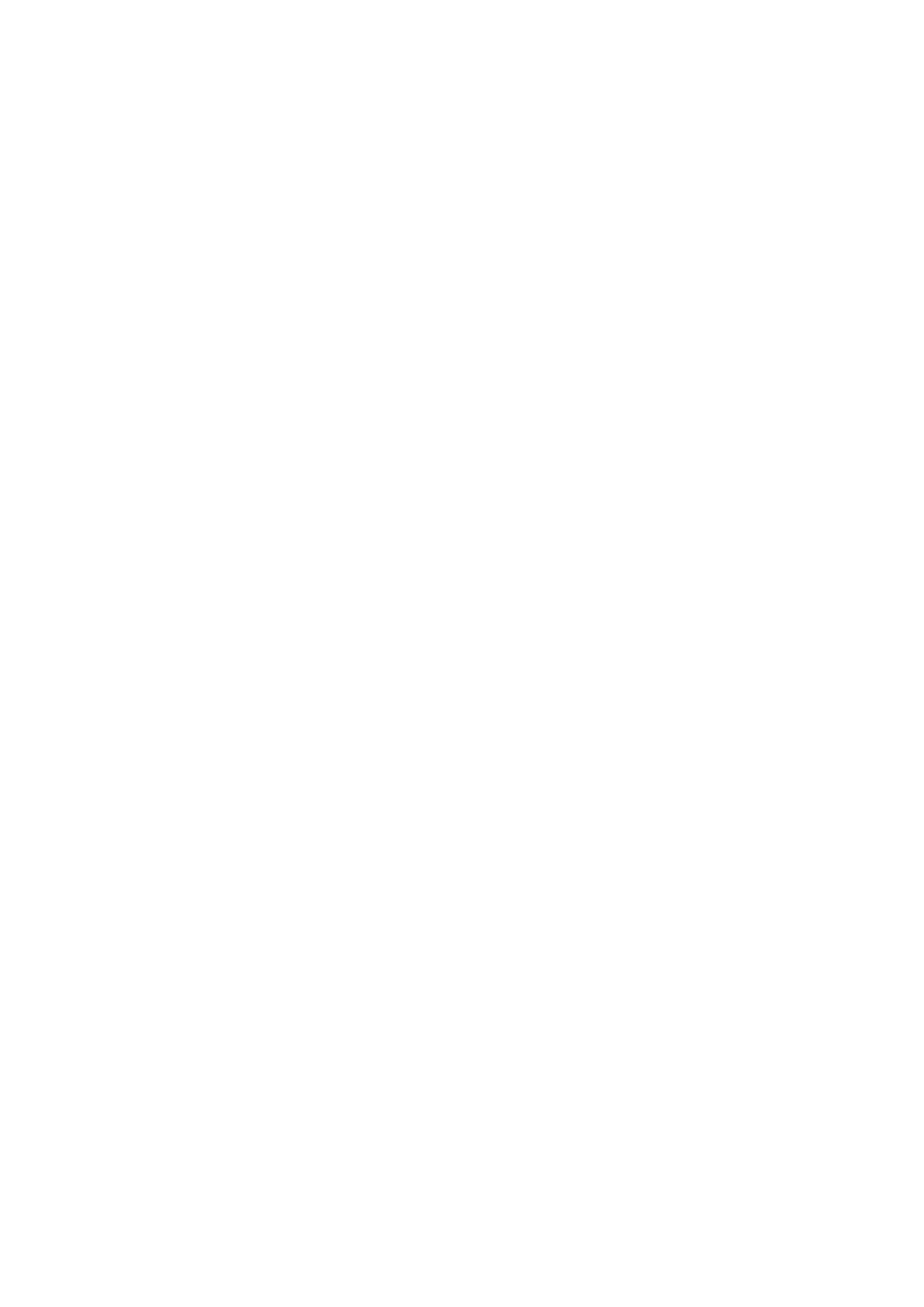UNEXMIN tWorkpackage 1

### <span id="page-4-0"></span> $\overline{d}$  0 }  $\overline{y\sin x}$

| $\sim$ $\sim$ $\sim$ $\sim$                       |    |
|---------------------------------------------------|----|
| <b>AUTHORS</b>                                    | 2  |
| TABLE OF CONTENTS                                 |    |
| <b>LIST OF FIGURES</b>                            |    |
| <b>LIST OF TABLES</b>                             |    |
| 1 UX -1 GENERAL SPECIFICAT<br><b>IONS</b><br><br> |    |
| 2 SUBSYSTEM SPECIFICAT<br><b>IONS</b><br><br>     | 8  |
| 2.1                                               |    |
| 2.2                                               |    |
| 23                                                |    |
| 2.4                                               |    |
| 25                                                | 10 |
| 26                                                |    |
| 27                                                |    |
| <b>3 PRESSURE HULL</b><br><br><br>                |    |
| 4 MISSION SPECIFICATIO                            |    |

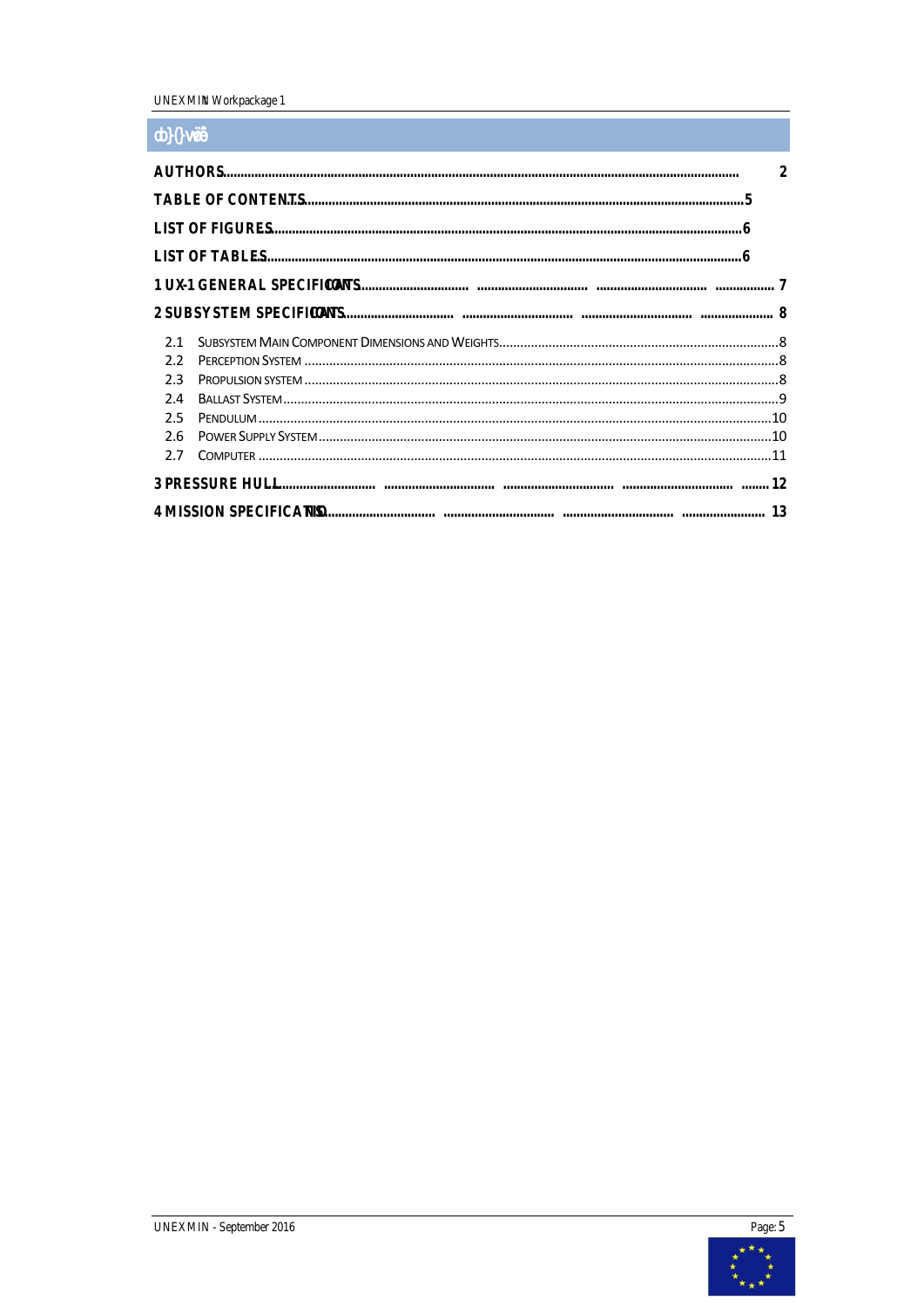UNEXMIN – Workpackage 1

### <span id="page-5-0"></span>List of Figures

|--|--|

## <span id="page-5-1"></span>List of Tables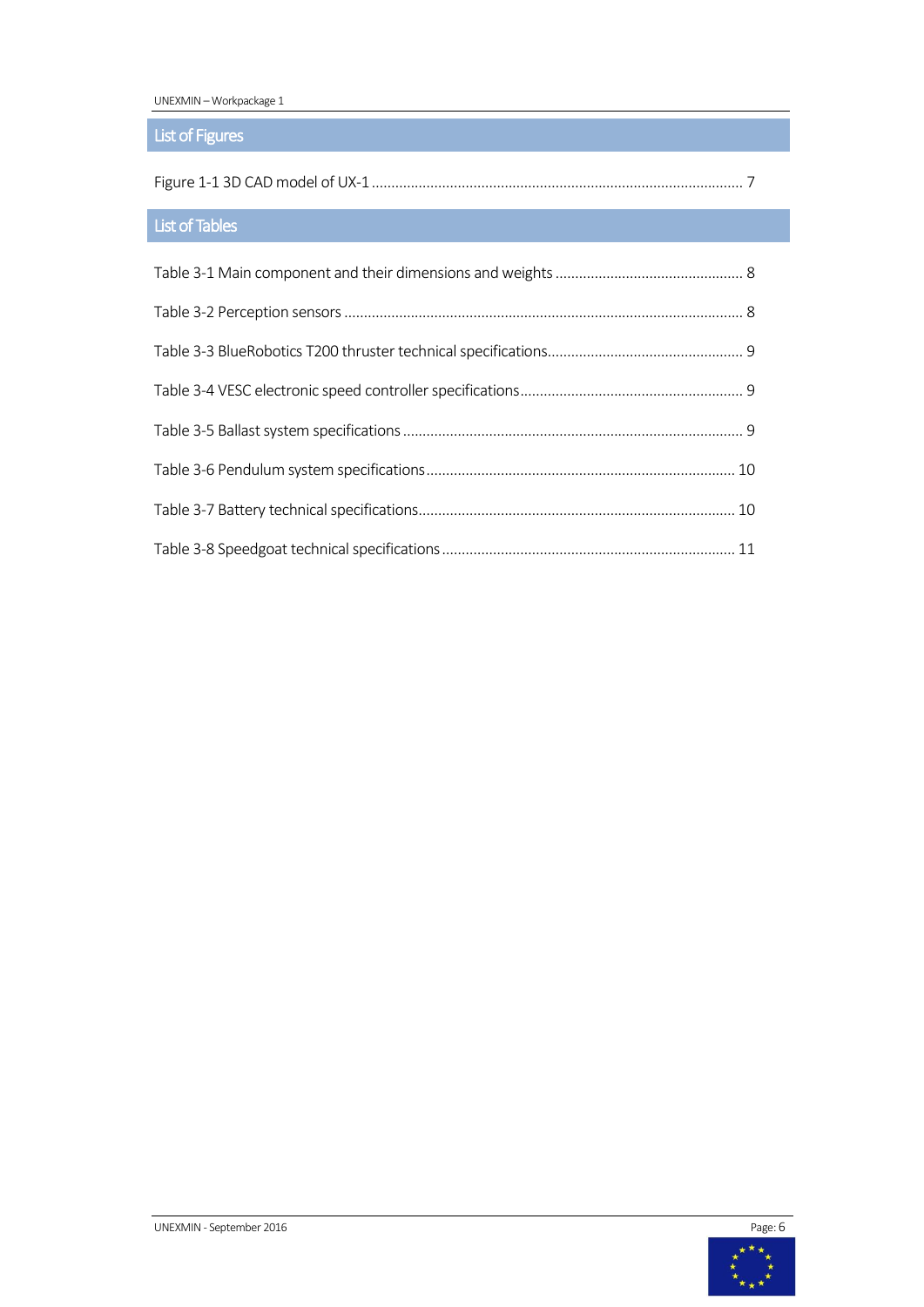### <span id="page-6-0"></span>1 UX-1 General Specifications

General specifications of UX-1 are listed below:

| Size:            | Sphere $\phi$ 600 mm |
|------------------|----------------------|
| Weight:          | 106 Kg               |
| Control:         | 5 Degrees of freedom |
| Maximum speed:   | $0.5 \text{ m/s}$    |
| Operating depth: | 500 m                |

[Figure 1-1](#page-6-1) shows the general layout design of UX-1. Main components visible are:

- 1. Multibeam sonar
- 2. Camera
- 3. Laser scanner
- 4. Thruster
- 5. Doppler velocity log (DVL)



Figure 1-1 3D CAD model of UX-1

<span id="page-6-1"></span>Other main components not visible in the figure are:

- 1. Digital CHIRP sonar
- 2. Inertial navigation system
- 3. Ph sensor
- 4. Electrical conductivity sensor
- 5. Magnetic field sensor
- 6. Hyperspectral camera

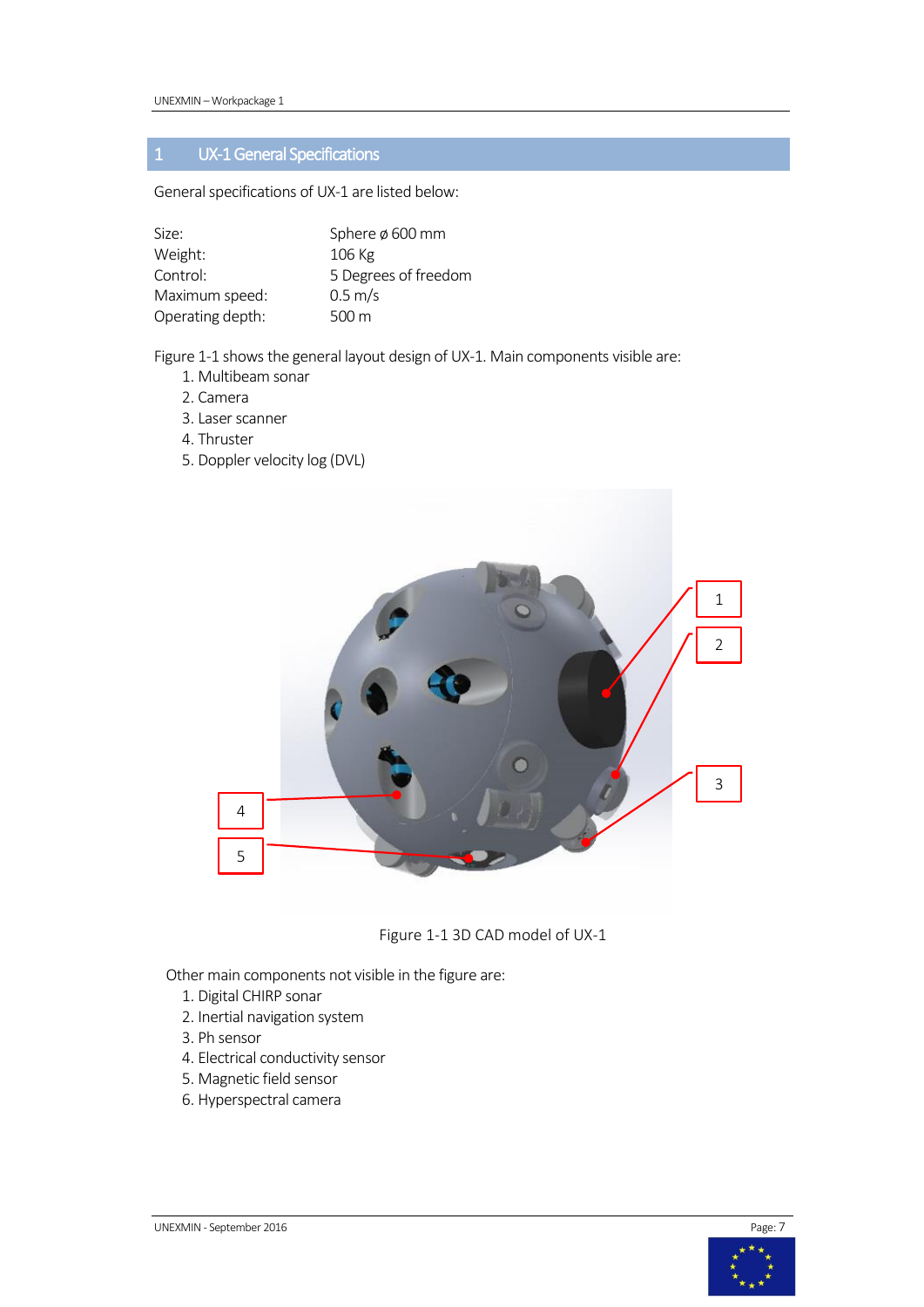#### <span id="page-7-0"></span>2 Subsystem Specifications

#### <span id="page-7-1"></span>2.1 Subsystem Main Component Dimensions and Weights

<span id="page-7-4"></span>[Table 2-1](#page-7-4) main components of systems and their individual dry weights and dimensions.

| Table 2-1 Main component and their dimensions and weights |                  |                           |
|-----------------------------------------------------------|------------------|---------------------------|
| Component                                                 | Weight [kg]      | <b>Dimensions</b>         |
| <b>Thruster</b>                                           | $0.34$ kg        | 113(L)x110(D) mm          |
| <b>Ballast system</b>                                     | 14.00 kg         |                           |
| Pendulum mechanism                                        | To be determined | 200(H)x300(D) mm          |
| Inertia sensor                                            | $0.65$ kg        | 90(H)x90(D) mm            |
| <b>DVL</b>                                                | 2.80 kg          | 122 (H)x 114(D) mm        |
| <b>Multibeam Sonar</b>                                    | 3.70 kg          | 114 (H)x 80(D) mm         |
| Inertial navigation system                                | 0.860 kg         | 90 x 90 x 96 mm           |
| Laser scanner                                             | $0.21$ kg        | 90(H)x90(D) mm            |
| Camera & case                                             | $0.45$ kg        | 125(H)x100(D) mm          |
| Computer                                                  | 6.00 kg          | 277(L) x 169(W) x76(H) mm |
| Instrumentations package                                  | $0.50$ kg        | 155(H)x100(D) mm          |
| <b>Pressure hull</b>                                      | 16 kg            |                           |

#### <span id="page-7-2"></span>2.2 Perception System

These subsystems are used to measure the environmental conditions for survey purposes and to obtain the information needed for navigation and guidance.

<span id="page-7-5"></span>Components included in perception sensors are listed i[n Table 2-2.](#page-7-5)

| Table 2-2 Perception sensors          |               |                         |
|---------------------------------------|---------------|-------------------------|
| Component                             | <b>Number</b> | <b>Model</b>            |
| Multibeam sonar                       |               |                         |
| Doppler velocity log                  |               |                         |
| <b>Digital CHIRP sonar</b>            |               | <b>Micron DST Sonar</b> |
| Camera                                | 6             |                         |
| Laser scanner                         | 6             |                         |
| Inertial navigation system            |               | <b>Spatial FOG</b>      |
| Ph sensor                             |               |                         |
| <b>Electrical conductivity sensor</b> |               |                         |
| Magnetic field sensor                 | 6             |                         |
| Hyperspectral camera                  |               |                         |

#### <span id="page-7-3"></span>2.3 Propulsion system

Propulsion system consists of eight individual BlueRobotics T200 thrusters [\(Table 2-1\)](#page-7-4). Thrusters are placed in a cross manifold, where two thrusters are located in the x-axis and other two in the z-axis. In each axis, thrusters are placed in the opposite direction. There are two manifolds in each side of the sphere [\(Figure 1-1\)](#page-6-1). Thrusters offer possibility for translation along all three main axis (x – longitudinal /surge, y- vertical /heave, z- lateral/sway) and roll and yaw (rotation around vertical and longitudinal axis).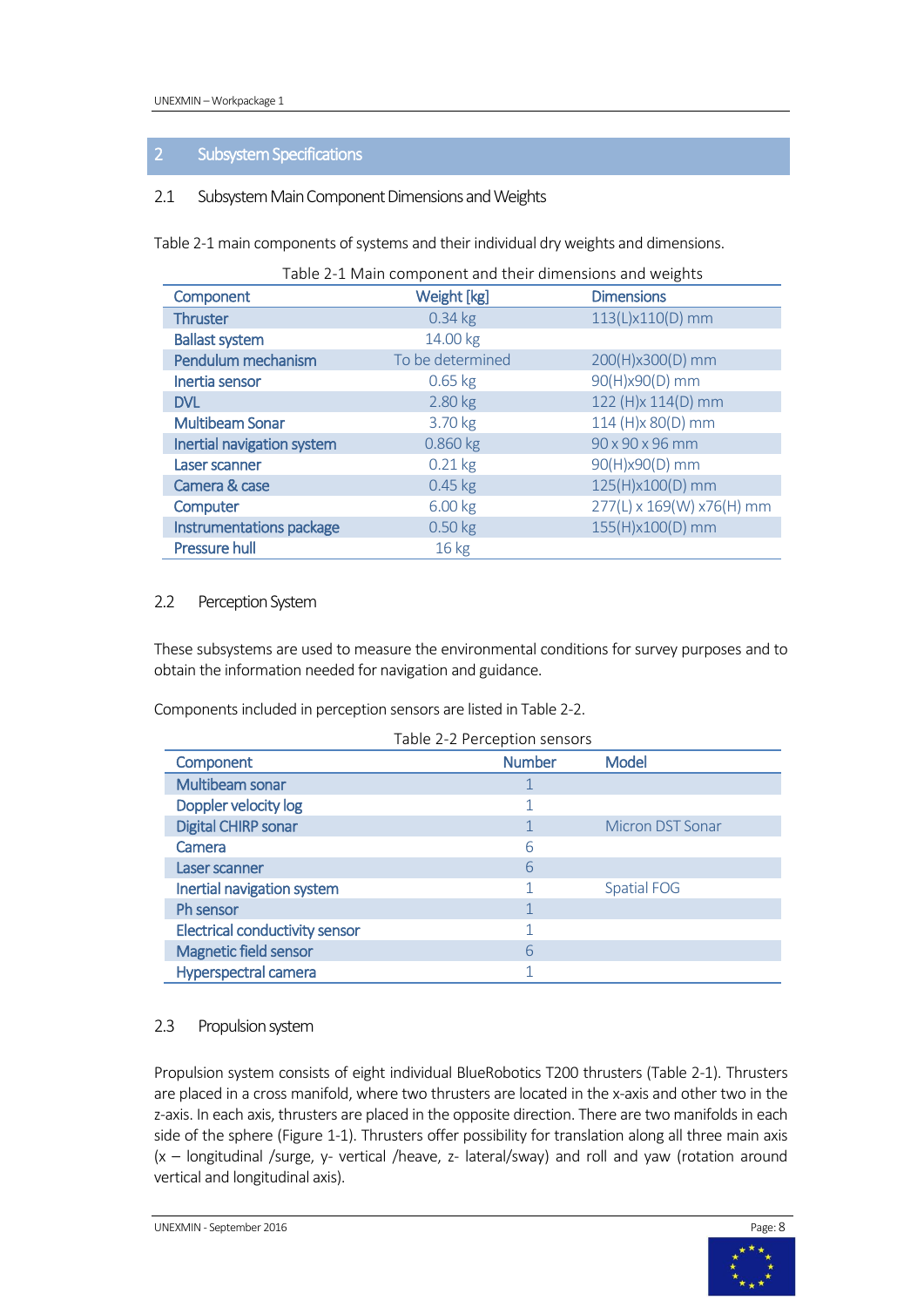UNEXMIN –Workpackage 1

Thrusters are independently controlled by an Electronic Speed Controller (ESC). The ESC used in this subsystem is Vedder Electronic Speed Controller (VESC) [\(Table 2-4\)](#page-8-2), which is an open source project. This controller can be communicated by PPM signal (RC servo type), analog, UART, I2C, USB or CAN-bus interfaces. Moreover, this ESC controller can provide rotational speed feedback from the thrusters.

<span id="page-8-1"></span>

| Max Thrust - Forward [12V]<br>34.83 N<br>Max Thrust - Reverse [12V]<br>29.43 N<br>300-3800 1/min<br><b>Rotational speed</b><br><b>Operating Voltage</b><br>$6-20V$<br><b>Max Current</b><br>25A |
|-------------------------------------------------------------------------------------------------------------------------------------------------------------------------------------------------|
|                                                                                                                                                                                                 |
|                                                                                                                                                                                                 |
|                                                                                                                                                                                                 |
|                                                                                                                                                                                                 |
|                                                                                                                                                                                                 |
| <b>Max Power</b><br>350 W                                                                                                                                                                       |
| Length<br>$113 \text{ mm}$                                                                                                                                                                      |
| <b>Diameter</b><br>100 mm                                                                                                                                                                       |
| <b>Propeller Diameter</b><br>76 mm                                                                                                                                                              |
| Weight (with 1m cable)<br>$0.34$ kg                                                                                                                                                             |

Table 2-3 BlueRobotics T200 thruster technical specifications

Table 2-4 VESC electronic speed controller specifications

<span id="page-8-2"></span>

| <b>Operating voltage</b>  | $8 - 52V$                               |
|---------------------------|-----------------------------------------|
| <b>Operating current</b>  | 50 A                                    |
| <b>Max Current</b>        | 240A                                    |
| <b>PCB</b> size           | $40(W) \times 60(L)$ mm                 |
| Weight                    | $< 0.10$ kg                             |
| <b>Control Interfaces</b> | PPM, Analog, UART,<br>I2C, USB, CAN-Bus |

#### <span id="page-8-0"></span>2.4 Ballast System

The Ballast system provides long distance vertical motion (heave) along the shafts. It consists of ballast tank, reservoir and pump. Pump is driven by a small brushless electric motor controlled by a VESC (Chapter [2.3\)](#page-7-3) and reduction gear to match the rotational speed of the motor and pump. Initial design will use transformer fluid and a bladder to control the volume of the submarine. Specifications of the ballast system are given in Table 2-5.

A secondary option being studied, but applicability of which is not yet confirmed, is to use the water to control the weight of the submarine. This would be the preferable solution because of the weight and space issues, but it contains numerous technical issues to be solved.

<span id="page-8-3"></span>The System must be placed on the horizontal axis of UX-1 to avoid changing center of gravity (CG) and center of volume (CV) when the ballast is altered. Shape of ballast to be defined after instrumentation sizes and locations are confirmed.

| <b>Total fluid volume</b>              | $\perp$                  |
|----------------------------------------|--------------------------|
| Specified buoyancy altering capability | $±1$ l in any conditions |
| <b>Max Power</b>                       | 700 W                    |
| <b>Total weight estimated</b>          | 14.00 kg                 |

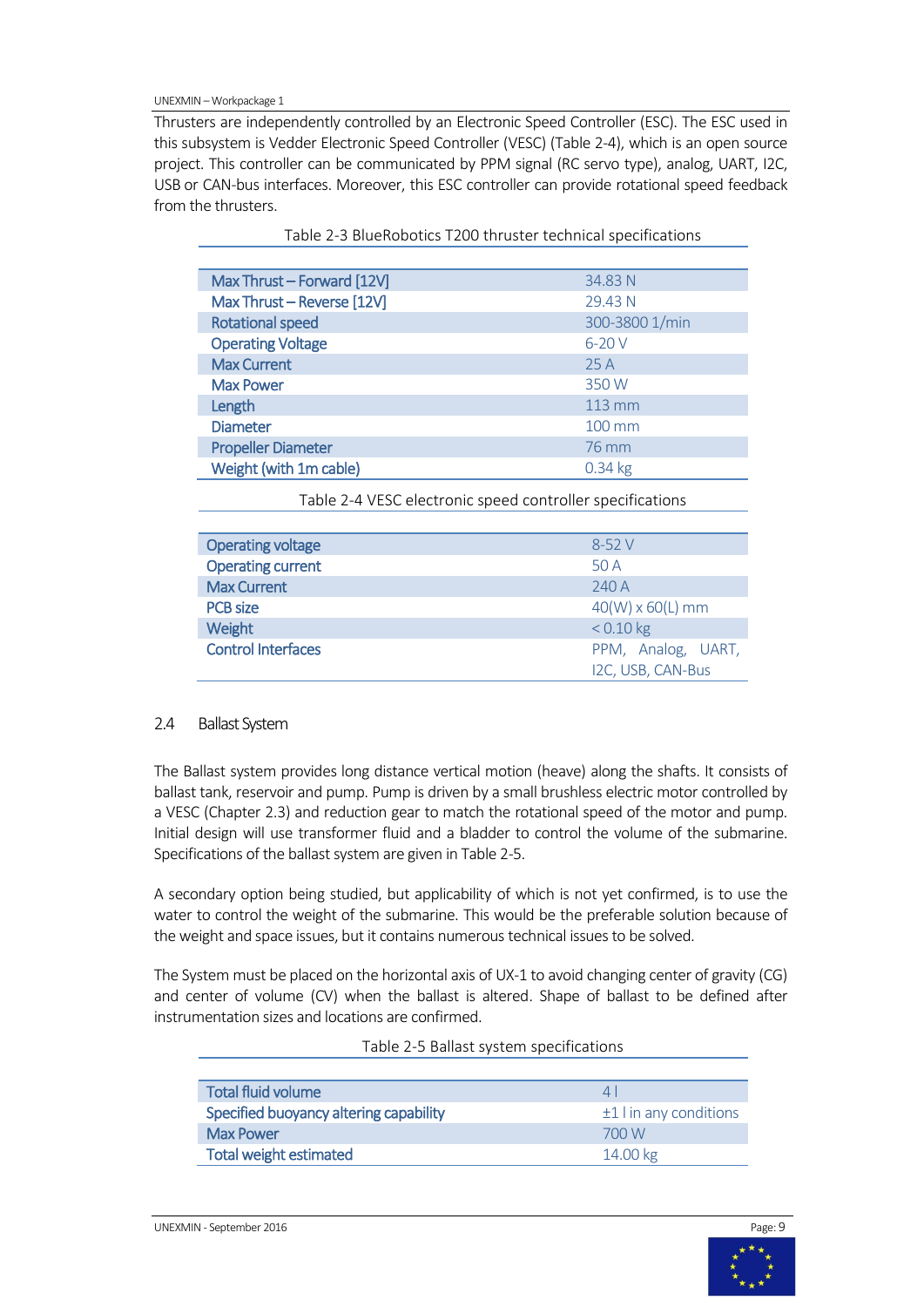#### <span id="page-9-0"></span>2.5 Pendulum

<span id="page-9-2"></span>The Pendulum subsystem is responsible for changing the pitch angle (around vertical/y-axis). The Pendulum consists of a cylinder in which are placed three batteries eccentrically. Planetary gear and stepper motor are used to rotate the pendulum in relation to UX-1. As rotated pendulum creates a torque which gives UX-1 a pitch desired pitch angle. Specifications of the pendulum system are given i[n Table 2-1.](#page-7-4)

| Central hollow cylinder  |                                |
|--------------------------|--------------------------------|
| Inner diameter           | 296 mm                         |
| Outer diameter           | 300 mm                         |
| Length                   | 200 mm                         |
| Weight                   | 1.40 kg                        |
| <b>Batteries</b>         |                                |
| Length                   | 173 mm                         |
| Height                   | <b>74 mm</b>                   |
| Width                    | 68 mm                          |
| Weight                   | 1.92 kg                        |
| <b>Stepper motor</b>     |                                |
| <b>Basic step Angle</b>  | 1.8 degrees                    |
| Holding torque           | 1.75 Nm                        |
| <b>Current per Phase</b> | 1.4A                           |
| Voltage                  | 6.3V                           |
| Rotor Inertia            | $480x10^{-7}$ kgm <sup>2</sup> |
| Frame size               | 56.40 mm                       |
| <b>Mass</b>              | 1.00 <sub>kg</sub>             |

Table 2-6 Pendulum system specifications

#### <span id="page-9-1"></span>2.6 Power Supply System

The power supply system consists of five batteries. Three of the batteries are located in the pendulum and two elsewhere in the robot. Batteries provide five hours continuous operation of the robot. Power supply system includes battery management system which includes necessary safety and condition monitoring features, balancing features for discharging and charging etc.

<span id="page-9-3"></span>Each 16 Ah 22.2 V battery pack may be split into two 32 Ah 11.1 V batteries in order to not use voltage regulator.

| Table 2-7 Battery technical specifications                |                      |
|-----------------------------------------------------------|----------------------|
| Multistar High Capacity 6S 16000mAh Multi-Rotor LiPo Pack |                      |
| Capacity                                                  | 16Ah                 |
| Configuration                                             | 6S2P / 22.2V/ 6 Cell |
| <b>Constant Discharge Coefficient</b>                     | $10 C (= 160 A)$     |
| Peak Discharge Coefficient (10sec)                        | $20 C (= 320 A)$     |
| Weight                                                    | 1.92 kg              |
| Length                                                    | 173 mm               |
| <b>Height</b>                                             | 74 mm                |
| <b>Width</b>                                              | 68 mm                |
| <b>Charge Plug</b>                                        | <b>JST-XH</b>        |
| <b>Discharge Plug</b>                                     | XT90                 |

Table 2-7 Battery technical specifications



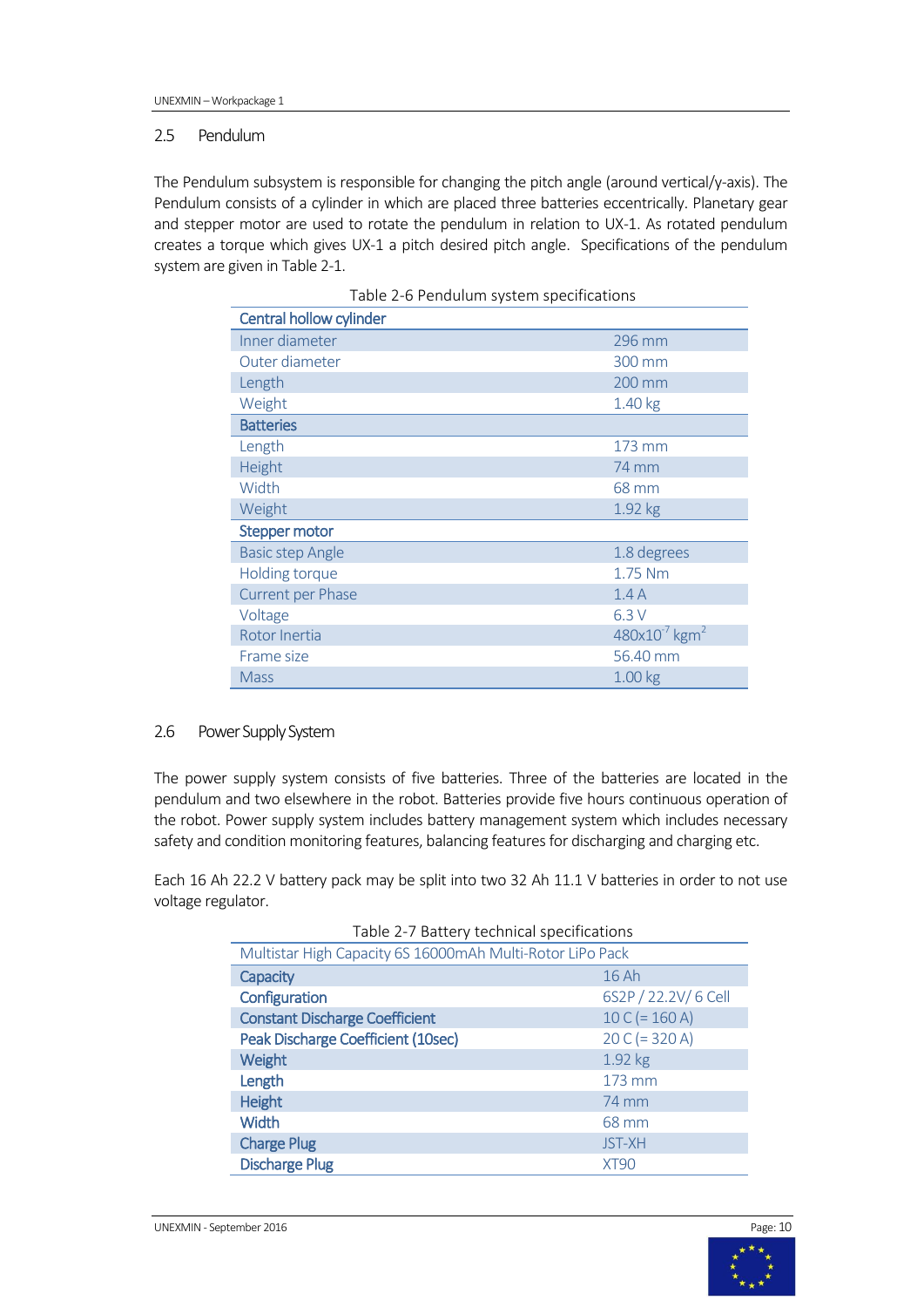#### <span id="page-10-0"></span>2.7 Computer

The initial version of the computer is Speedgoat computer [\(Table 2-1\)](#page-7-4), which is an open frame real-time target machine. This computer version will be used in the real-time experiments as a target machine between the simulations in Matlab and actual subsystems (thrusters, pendulum, ballast). The computer is equipped with ADC and it includes also RS232, UPD real-time ethernet, USB 2 and 3. During later stages of development a smaller and dedicated embedded computer will be employed to free space and weight to other subsystems and data storage.

<span id="page-10-1"></span>Microcontrollers will be used to connect the main CPU with the independent subsystems. Using this configuration, it is possible to reduce operations in the main CPU. It also improves system reliability and survivability by enabling keeping safe and known operation point in case of CPU failures.

| rapic 2 o opeeagout computer technical opeemcations |                                    |
|-----------------------------------------------------|------------------------------------|
| Mainboard                                           |                                    |
| Processor                                           | Intel i7-3555LU                    |
| Number of cores                                     | Dual-core                          |
| Clock speed                                         | $2.5$ GHz                          |
| <b>Storage</b>                                      |                                    |
| Hard drive                                          | 256GB                              |
| <b>Main Interfaces</b>                              |                                    |
| Ethernet                                            | 4 x Intel 82574IT PCI              |
| <b>USB</b>                                          | 4 x USB 3.0/2.0/1.1                |
| Serial ports                                        | 4 x RS232                          |
| Power supply                                        |                                    |
| Input voltage                                       | 9.36 - 36 VDC input range, ESD and |
|                                                     | <b>EMC</b> protected               |
| <b>Mechanical specifications</b>                    |                                    |
| Width                                               | 277 mm                             |
| Depth                                               | 169 mm                             |
| Height                                              | 076 mm                             |
| Weight                                              | approximately 6.24 kg              |

Table 2-8 Speedgoat computer technical specifications

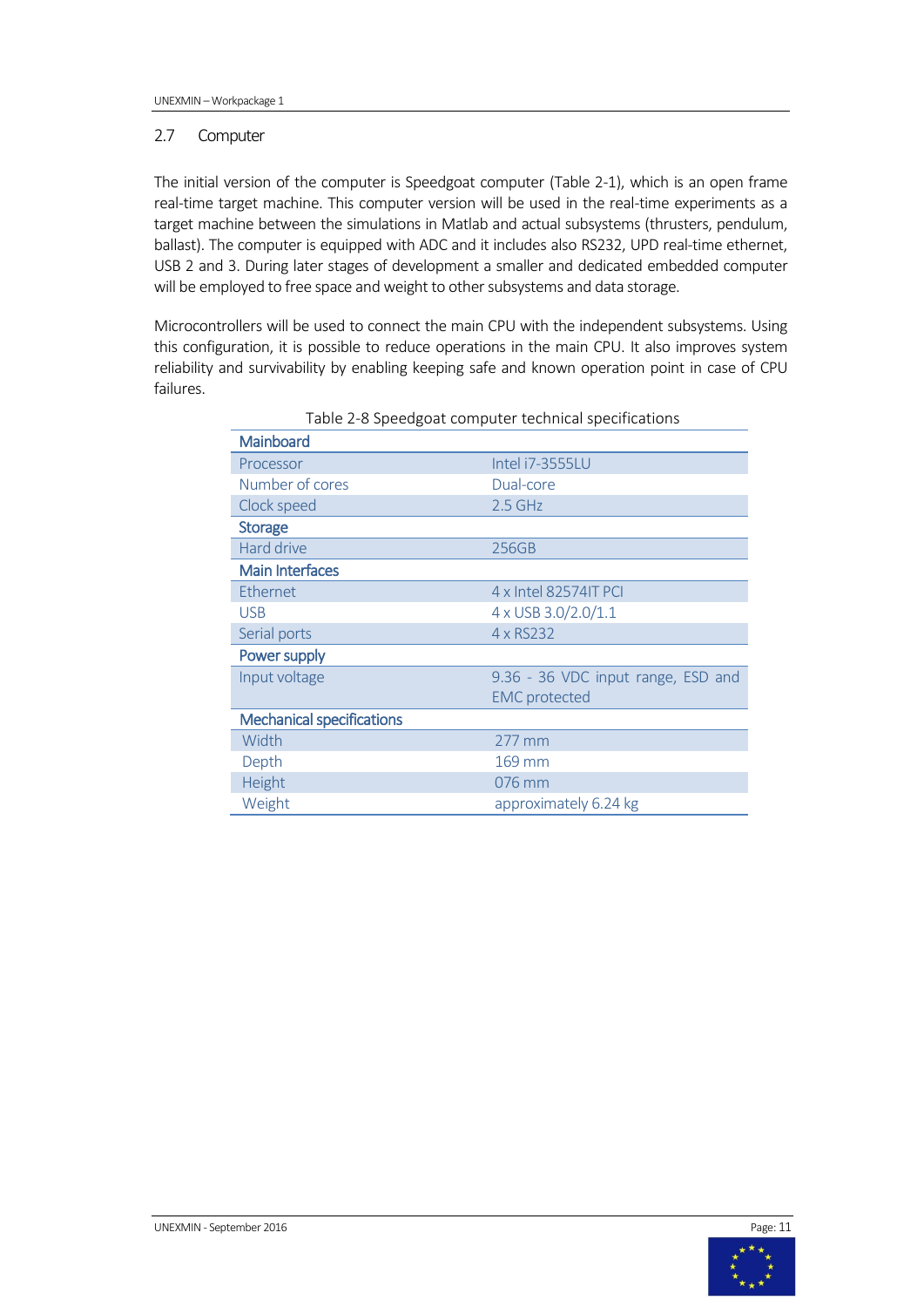#### <span id="page-11-0"></span>3 Pressure Hull

The outer structure of the robot is a spherical integrated pressure hull. All subsystems are contained in it. Using an integrated pressure hull instead of an open frame layout, which is used in conventional Remote Operated underwater Vehicles (ROV) gives definite advantages in weight and space management.

The pressure hull is divided in two individual pieces with thickness of 7 mm made of aluminium. There is six circular port holes with glass windows cameras. DVL, multibeam sonar and laser scanners are placed outside of the pressure hull in pockets. Service hatch is designed around the manifold in order to provide accessibility to components inside the hull